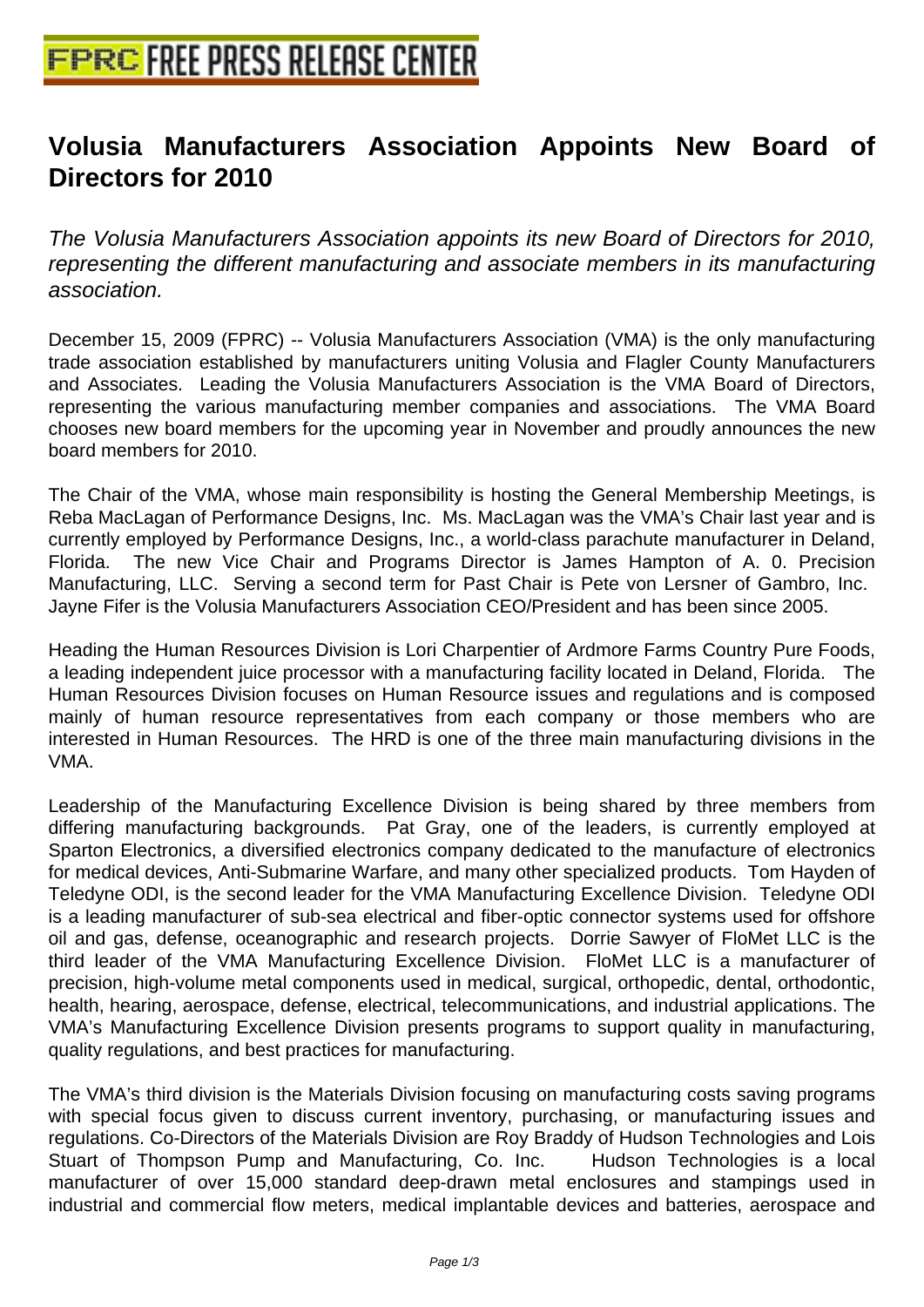[aviation controls and switches, and IC chip manufact](http://www.free-press-release-center.info)uring. Thompson Pump and Manufacturing is a manufacturer of high quality engine-powered portable pumps for use in construction, by-pass, dewatering, public works, mining, sewer-lift stations, wastewater, and agriculture applications.

Supporting the VMA are Bissy Holden of Florida Health Care Plans leading the Ambassadors Group and Steve Hall, of East Coast Insurors, leading the team for VMA Membership Development. Florida Health Care Plans is a leader for providing health care benefits to members who live or work in Volusia and Flagler Counties. East Coast Insurors is an insurance provider for personal health, home, long-term care, and travel, or professional business insurance, currently licensed in Florida, Georgia and Alabama. Leading the VMA Awards Group for Manufacturers and Associates is Jim Zahnen of Homac Manufacturing and Thomas & Betts, an Ormond Beach manufacturer of connectors for the utilities industry, industrial construction, and private manufacturers.

Volusia Manufacturers Association is dedicated to examining legislation proposed by national, state, county, and city officials and advising members on issues that will impact their businesses directly or indirectly. Alan Jorczak of Entech Controls Corporation leads the Government Relations area along with John Ferguson of Cobb Cole for specific Government Relations legal issues. Entech Controls Corporation manufacturers mosaic controls for railroad or mass transit, industrial process controls, or water and electric utilities or custom-made switches. Cobb Cole is one of the associate members supporting the Volusia Manufacturers Association specializing in many areas of personal and business law. A new board member, Dan Cox of Volusia County Schools, will head Education Relations to support local quality education at all levels. Mike Sibley of James Moore & Co. CPAs and Consultants leads the Plant Tours and Young Professionals Group, promoting member manufacturing operations and expertise. Jim Townsend of Tel-Tron Technologies Corporation serves as the Small Manufacturers Liaison and Expo leader, coordinating all efforts for the annual VMA Small Manufacturers Expo. Lastly, a newly created board position for increasing Marketing and Sponsorship of the VMA will be led by Tom Gaskin of Wachovia Bank.

The Volusia Manufacturers Association proudly announces the new Board of Directors for 2010 and is looking forward to the opportunities that 2010 brings for Volusia and Flagler counties, local manufacturing, and the VMA manufacturing and associate Members. President/CEO, Jayne Fifer, said, "Each year, creating a new Board of Directors for the VMA, brings in fresh, creative ideas for keeping manufacturers connected with the local job market; connected with the community; connected with city, council, state and national legislation; connected with educational institutions and opportunities; and most importantly connected with each other for support and success."

For more information about the Volusia Manufacturers Association, please contact: Volusia Manufacturers Association or Jayne Fifer at 386.673.0505.

About Volusia Manufacturers Association:

The Volusia Manufacturers Association was founded in 1980 in Volusia County, Florida by manufacturers for manufacturers. Volusia Manufacturers Association provides information, education and networking opportunities to help manufacturers grow and succeed. VMA are made up of companies that range in size from one employee to over 500. If you are interested in joining the Volusia Manufacturers Association, please visit http://www.vmaonline.com.

## **Contact Information**

For more information contact Jayne Fifer of http:// (http://) 386.673.0505